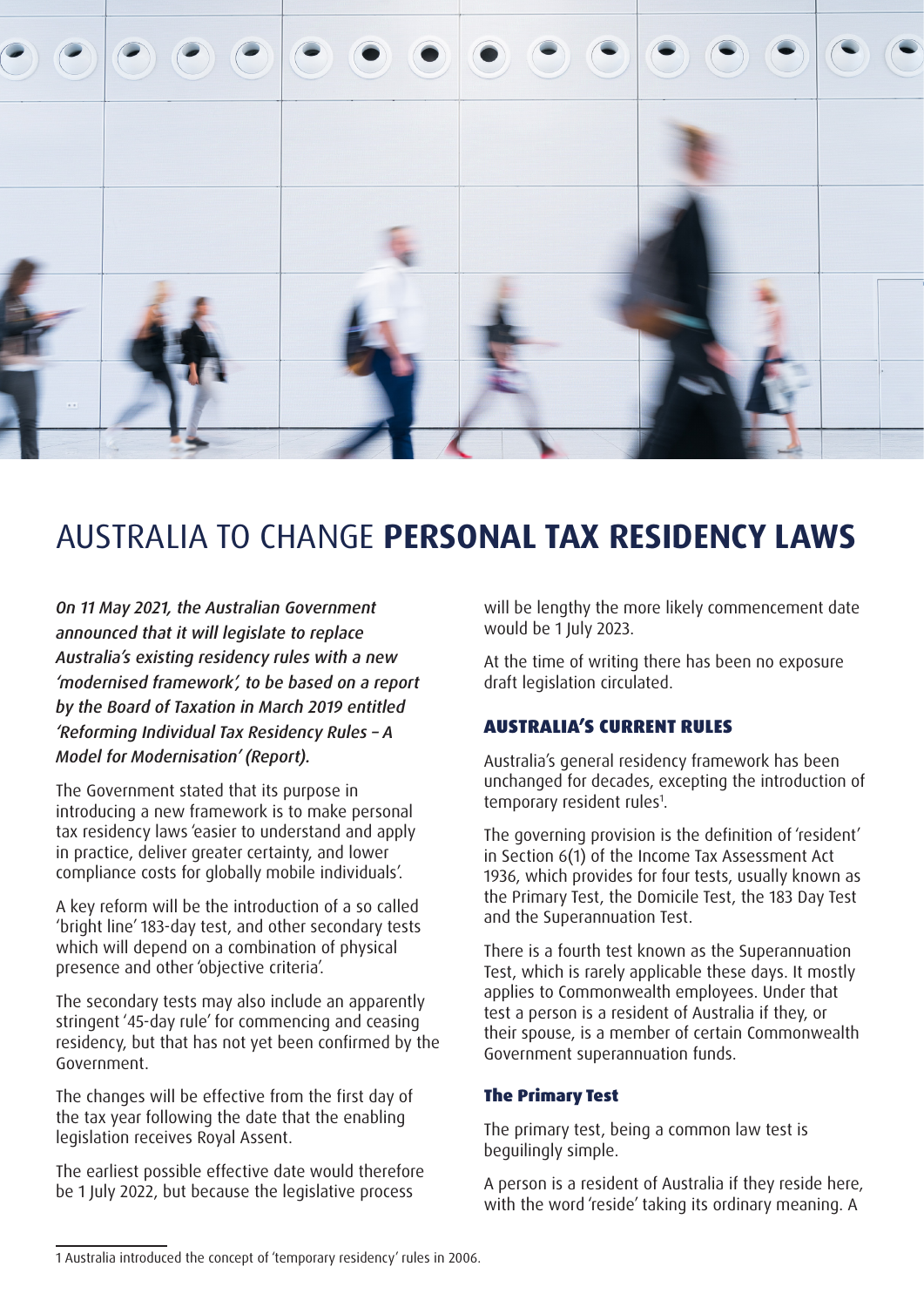person resides if they 'dwell' in or at a particular place and that dwelling must be for a considerable (though unspecified) period, being of such length that the person is seen to dwell there permanently<sup>2</sup>.

Physical presence has always been a key part of the common law concept of residence as has a person's intention to reside in a place3 . In Taxation Ruling 98/174 the Australian Taxation Office states:

*"on entering this country, individuals may demonstrate that they do not intend to reside in Australia e.g they may be visitors on holiday. When a change in their behaviour indicates an intention to reside here, e.g they decide to migrate here, they are regarded as residents from the time their behaviour is consistent with residing here. Intention is to be determined objectively, having regard to all relevant facts and circumstances."*

### The Domicile Test

Under the Domicile Test, a person is a resident if their domicile is in Australia, unless the Commissioner is satisfied that they have a permanent place of abode outside Australia.

This test has some unusual aspects.

Firstly, the requirement for the Commissioner to be satisfied of certain matters flies in the face of modern tax administration and current practice, because the Commissioner rarely turns his attention to the circumstance of individual taxpayers.

In most cases the Commissioner simply accepts the taxpayer's own assessment that they are nonresident without any further enquiry.

Unless an audit was being undertaken the Commissioner would rarely be in receipt of information that would enable him to demonstrate that he could be satisfied that a taxpayer has a 'permanent place of abode' outside Australia.

Secondly the precise meaning of the how the phrase 'permanent place of abode' should be interpreted was thought to be settled in the late 70's in *Applegate* and *Jenkins* has been modified very

recently by the Australian Federal Court in *Harding5* .

The new shade of meaning is that the use of the word 'place' in the expression permanent place of abode is a reference to a particular country, not a particular residential unit within a country so that the character of a person's unit of accommodation should not be determinative.

## The 183 Day Test

The existing 183-day test defines a person to be a resident if they have been in Australia, continuously or intermittently, during more than one-half of the year of income. This applies unless the Commissioner is satisfied that the person's usual place of abode is outside Australia, and that the person does not intend to take up residence (the 183-Day test).

The precise meaning of the various components of the 183-day test, it must be said, have also recently be clarified by the Federal Court in *Addy*<sup>6</sup> .

Many taxpayers have assumed incorrectly that this test entitles them to claim non-residency if they have been in Australia for less than 183 days.

That view is erroneous because a person can clearly be in Australia for less than 183 days and still be tax resident because of the application of the Primary Test or the Domicile Test to their situation.

### The Superannuation Test

Under this test a person is a resident of Australia if they, or their spouse, are a member of certain Commonwealth Government superannuation funds and as such the test normally applies to government employees.

### AN OUTDATED FRAMEWORK?

The Board of Taxation believes that the Australia's existing residency tests have evolved into an increasingly complex area of tax law.

In its Report, the Board of Taxation noted that at the time its report there were over 25 cases before the Federal Court and the Administrative Appeals Tribunal (AAT), though that is probably coincidental7 .

<sup>2</sup> Federal Commissioner of Taxation v Miller (1946) 73 CLR 93,99-100 (Latham CJ)

<sup>3</sup> Per Wilcox J in Hafza v Director-General of Social Security

<sup>4</sup> Taxation Ruling TR 98/17 Income tax: Residency status of individuals entering Australia

<sup>5</sup> Harding v FCT [2018] FCA 837

<sup>6</sup> FCT v Addy [2020] FCAFC 135

<sup>7</sup> The AAT, a lower-level forum, hears most residency disputes, including many in which the outcome is unsurprising to most tax professionals.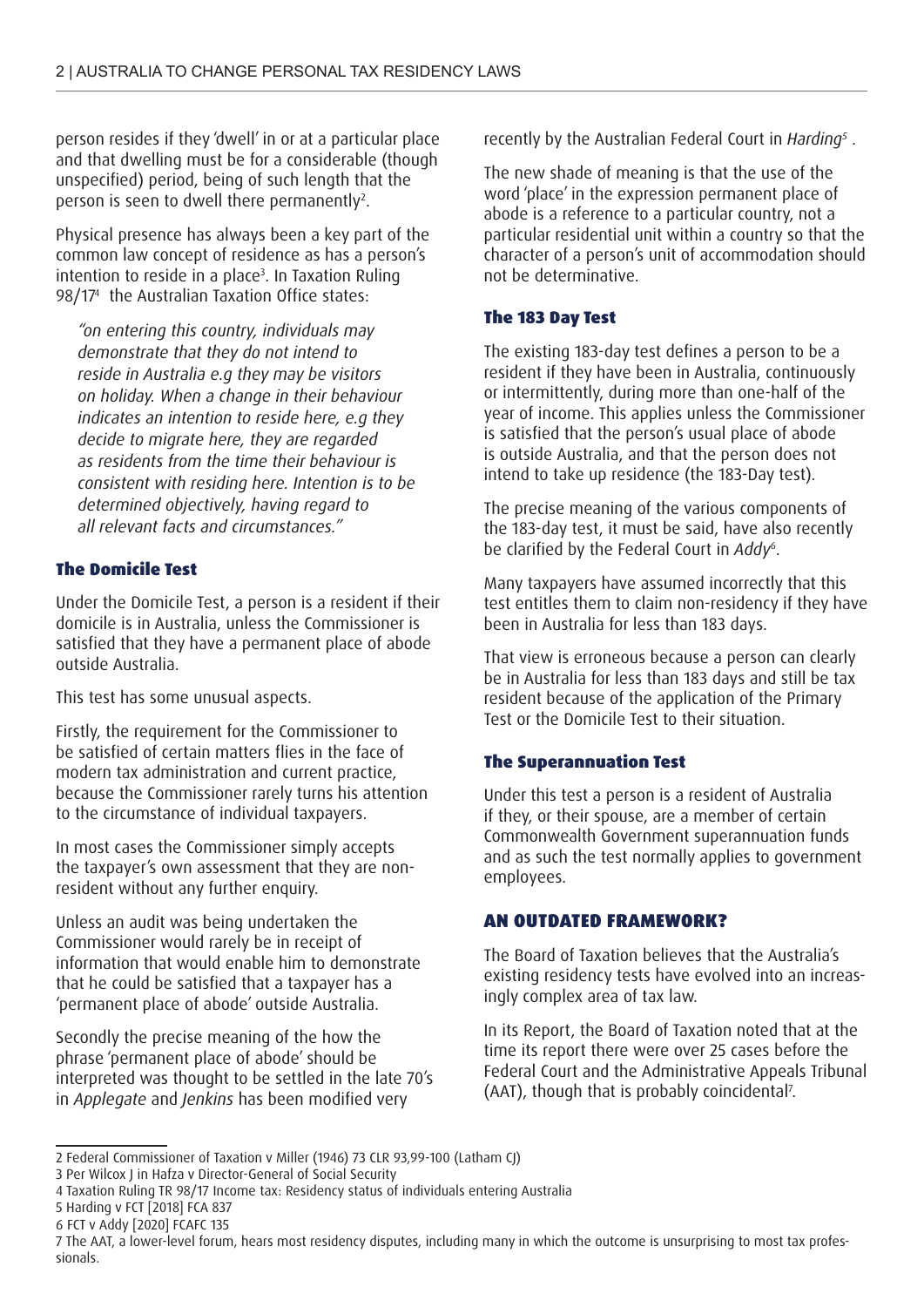However, increasing global mobility over the last 30 years has no doubt given rise to a greater number of situations in where determining a taxpayer's residency based on Australia's existing framework is difficult.

Often is it unclear whether a person who is in Australia is simply visiting or has commenced 'residing' because all the particular facts and circumstances must be called upon to form a view.

That is particularly so for returning Australian citizens<sup>8</sup> and in many situations it is clear that the taxpayer has become a resident of Australia, but the difficulties are in establishing when.

Indeed, many practitioners will have had client situations which could be described as 'creeping returns', characterised by the return to Australia of some but not all family members, with the main income earning spouse still living and working overseas.

The current difficulties are best summarised, somewhat remarkably, by an observation of Justice Rich in 1946 when in *Miller9* he noted that

*"the question whether a person is a resident of a place...depends not upon the applicability of some definite rule of law, but upon the view taken by a tribunal of whether he comes within a field which is very loosely defined. The question is ordinarily one of degree, and therefore fact."*

### THE BOARDS RECOMMENDATIONS

In its Report, the Board of Taxation framed its recommendations as flowing from the following guiding principles.

- 1. Making physical presence in Australia the primary measure of residency
- 2. Focusing on Australian connections.
- 3. Adopting objective criteria only.

In summary the Boards recommendations were that Australia should introduce a re-designed residency framework as follows;

183-day physical presence test

- A commencing residency test
- A ceasing residency test

### 183 DAY PHYSICAL PRESENT TEST

The 183 Day test is the only test that the Government has categorically indicated that it will implement, though the exact design of the test is not confirmed.

The Board's recommendation was that:

*"An individual who spends 183 days or more in Australia in the current income year will be an Australian tax resident".10* 

As would be expected, the 183 Day test is a blunt day counting exercise with any part of a day in Australia to be treated as one day.

There was some discussion from the Board that consideration should be given to permitting a taxpayer to apply to the Commissioner to have certain days exempt from this test to take into account, for example, critical illness of a family member, significant national disasters, or comparable events<sup>11</sup>.

Importantly if a person commences residency in a particular year, they will only be resident from the day they 'commence residency', rather than the full year, even if they are in Australia for 183 days or more during the tax year.

## COMMENCING TAX RESIDENCY TEST

The Commencing Residency test is a test designed to apply to an individual who is in Australia for less than 183 days, who in the Board's opinion should still be considered resident.

The proposal is that *'An individual will be an Australian tax resident where the individual is present in Australia for 45 days or more in an income year and satisfies two more factors.'*

There are four factors proposed by the Board being:

- The right to reside in Australia (i.e citizenship or permanent residency)
- Australian accommodation
- Australian family
- Australian economic connections.

<sup>8</sup> Since March 2020 over 450,000 Australian's have returned to Australian to shelter from the pandemic some only temporarily 9 FCT v Miller [1946] HCA 23

<sup>10</sup> Page 30 of the Report

<sup>11</sup> The Report was written prior to the outbreak of the Covid19 pandemic so one is not sure it would be a comparable event